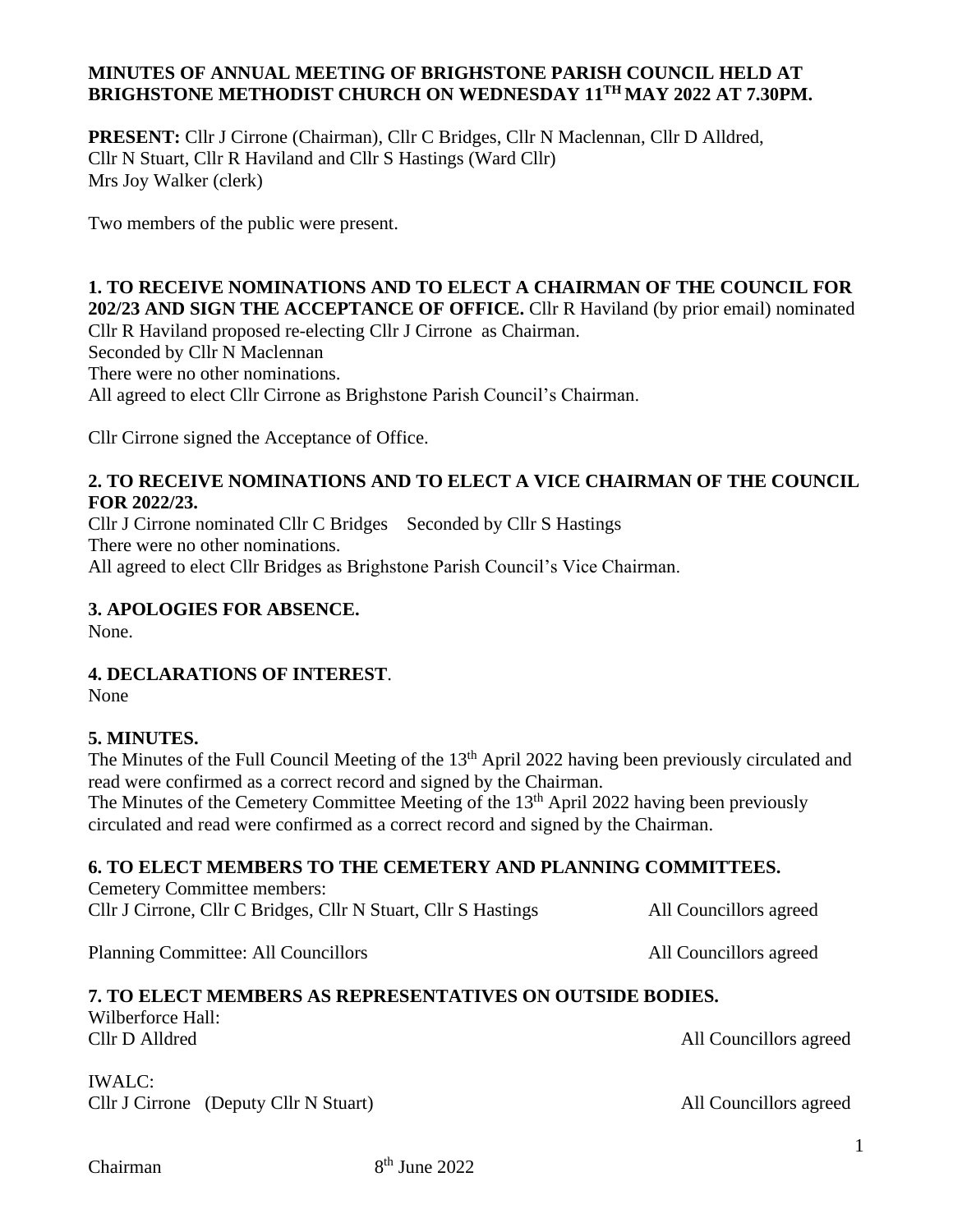| B'Stone & District Newsletter:<br>Cllr R Haviland and Cllr N Maclennan                                                                                                            | All Councillors agreed |  |  |
|-----------------------------------------------------------------------------------------------------------------------------------------------------------------------------------|------------------------|--|--|
| IW Sports & Rec. Council:<br>Cllr J Cirrone                                                                                                                                       | All Councillors agreed |  |  |
| Police Liaison:<br><b>Cllr N Stuart</b>                                                                                                                                           | All Councillors agreed |  |  |
| <b>Brighstone Reading Room:</b><br>Cllr C Bridges                                                                                                                                 | All Councillors agreed |  |  |
| Seely Hall:<br><b>Cllr R Haviland</b>                                                                                                                                             | All Councillors agreed |  |  |
| <b>Brighstone Recreation Ground:</b><br>Cllr J Cirrone and Cllr C Bridges                                                                                                         | All Councillors agreed |  |  |
| Website:<br>To be decided at July Parish Council meeting                                                                                                                          | All Councillors agreed |  |  |
| AMEY:<br><b>Cllr S Hastings</b>                                                                                                                                                   | All Councillors agreed |  |  |
| <b>Island Roads:</b><br><b>Cllr S Hastings</b>                                                                                                                                    | All Councillors agreed |  |  |
| My Life a Full Life:<br>To be decided at July Parish Council meeting                                                                                                              | All Councillors agreed |  |  |
| Brighstone Library:<br>Cllr J Cirrone and Cllr R Haviland                                                                                                                         | All Councillors agreed |  |  |
| School Liaison<br>Cllr N Stuart and Cllr S Hastings                                                                                                                               | All Councillors agreed |  |  |
| $\overline{\text{m}}$ , and a function of the contract of the state $\overline{\text{n}}$ , which $\overline{\text{C}}$ , and the contraction of the distribution of the state of |                        |  |  |

The school would be contacted regarding the Parish Council representatives attending the school Governors meetings. The Website representative would be decided following the co-option of councillor. My Life a Full Life has possibly become Livingwell Strategies. Cllr S Hastings to check this.

# **8. TO AGREE DATES AND TIMES OF MEETINGS FROM MAY 2022 TO MAY 2023.**

The Dates and Times of Meetings List having been previously circulated were agreed by all Councillors.

# **9. (a) TO RECEIVE THE INTERNAL AUDITORS REPORT FOR THE 2021/22 ACCOUNTS.**

The internal auditors report had been prior distributed to councillors There were no matters to be raised in the report.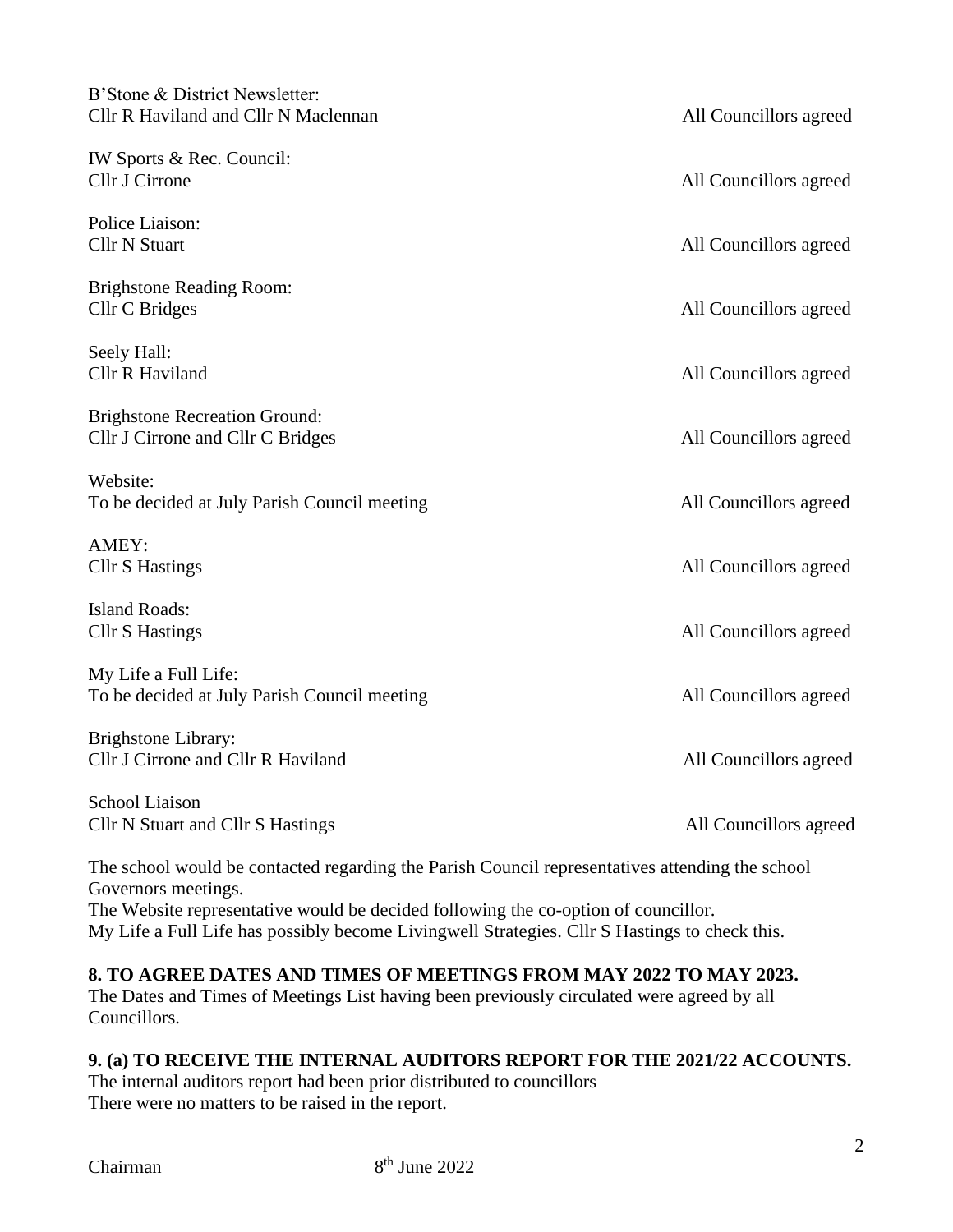# **(b)TO APPROVE AND SIGN THE YEAR ENDING ACCOUNT STATEMENTS FOR 2021/22.**

A copy of the Accounts Statement had been prior distributed to councillors. All councillors agreed the figures and the Chairman and Clerk signed the declaration.

# **(c) TO APPROVE AND SIGN THE ANNUAL GOVERNANCE STATEMENT FOR 2021/22.**

A copy of the Annual Governance had been prior distributed to councillors.

All councillors agreed each of the Annual Governance Statements and the Chairman and Clerk signed the declaration.

# **10. MATTERS ARISING FROM THE MINUTES.**

None arising.

# **11. PUBLIC PARTICIPATION, ON GENERAL MATTERS, AT THE DISCRETION OF THE CHAIRMAN.**

None

# **12. CLERK`S REPORT AND UPDATES.**

No report, issues being discussed within the following agenda items.

# **13. PLANNING APPLICATIONS.**

None.

The Chairman raised concerns regarding the recent new planning decision proposals. The Island Plan had currently been suspended.

#### **14. TO RECEIVE PLANNING DECISIONS.**

**21/02530/FUL Land at Cheverton Farm, Cheverton Shute, Shorwell.** Proposed bike trails and associated trail features, reception, store and parking and use of trails for trials and events. Permission GRANTED.

**22/00373/HOU Pool Barn, Thorncross Lane, Brighstone**. Alterations and conversion of outbuilding to for additional living accommodation. Permission GRANTED.

**21/01392/FUL Land adjacent Tip Top, Lynch Lane, Brighstone**. Proposed alterations to approved dwelling under P/01008/17 to revise roof layout, garage location to allow for installation of renewable energy for heating and electrical system. Permission GRANTED.

# **15. TO NOTE DATE OF POSSIBLE MID-MONTH PLANNING COMMITTEE MEETING:**

Tuesday 24<sup>th</sup> May, to start at 7.30pm.

# **16. TO CONSIDER CO-OPTION OF COUNCILLOR FOR BRIGHSTONE WARD.**

Two applications had been received. Councillors agreed candidates would be invited to the next Parish Council meeting to give a short presentation. Councillors would then decide by vote.

### **17. TO RECEIVE UPDATE FROM VECTIS HOUSING REGARDING THE HOUSING ALLOCATION ON BLANCHARDS.**

Two representatives from Vectis Housing attended the meeting. Councillors raised concerns that many people were unaware of the meeting held offering information to potential applicants due to the poor advertising with lack of notices and many people not receiving any flyers. Issues were also raised with the criteria, set by the IoW Council, used for allocation which excluded various groups of people from applying. This especially applied to younger people who were forced to live outside the Parish due to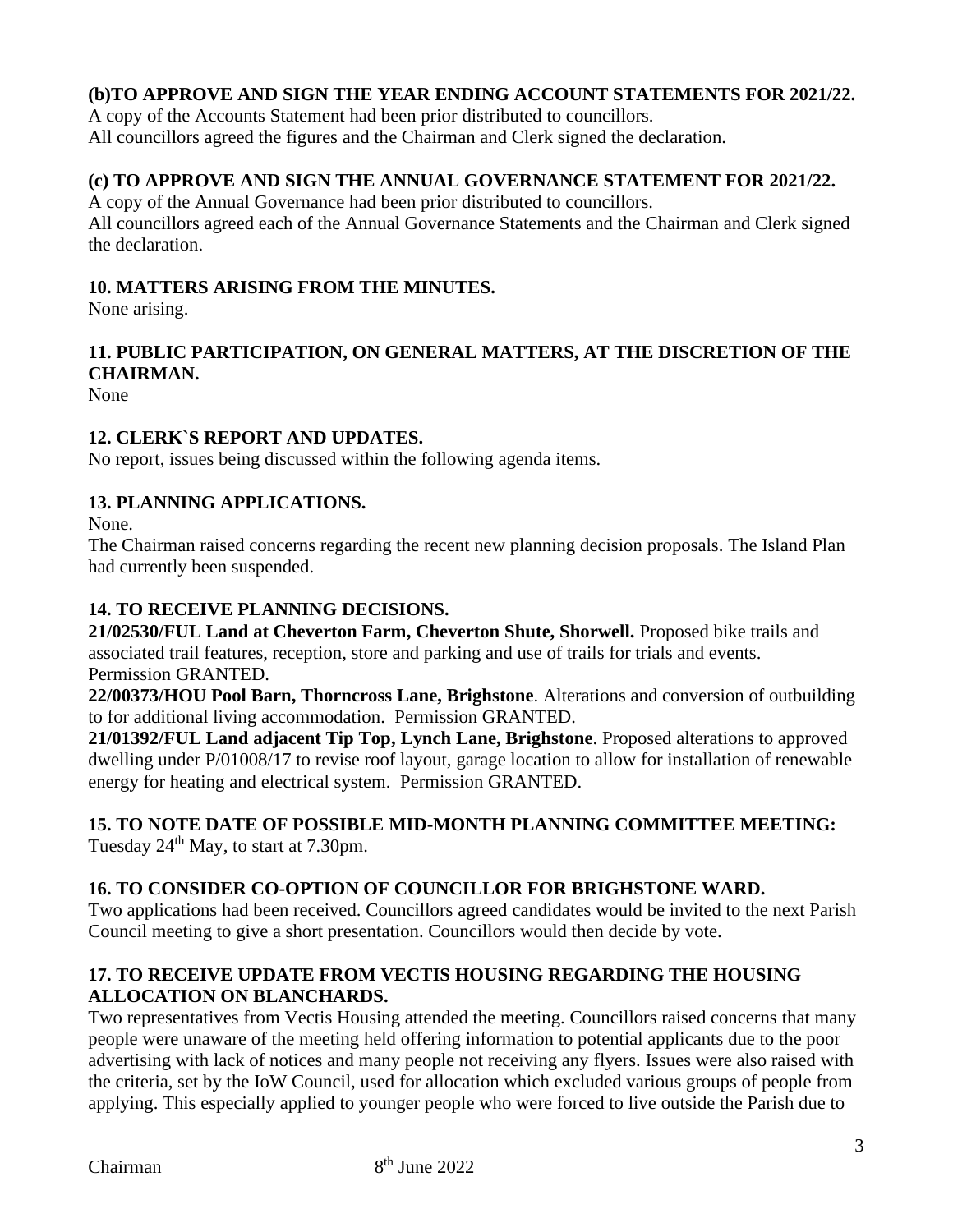the high cost of property within the area and needed to include people who have genuine ties to the Village eg.family. In response Vectis Housing stated they would look carefully at and consider each application on its individual circumstances.

Further information would be put in the next Newsletter by Vectis Housing encouraging people to register irrespective of the criteria set. The properties would normally be advertised for one week only for bidding but it was requested by Councillors that the properties would be advertised for three weeks before the week they would be open to bidding.

The Chairman thanked the representatives for attending.

# **18.TO DISCUSS SPEEDING ON THE MILITARY ROAD.**

To be an agenda item for the next Parish Council meeting when the head of the Police Speeding Force, Cabinet Councillor for Traffic and Ward Councillor Clare Critchley would be invited to attend.

# **19. TO DISCUSS AND AGRRE THE COST OF THE LEASE FOR THE TOTAL LAND OCCUPIED BY THE TENNIS CLUB.**

This would be deferred to the be an agenda item for the next Parish Council meeting since no costings had been received from the Land Agent appointed by the Recreation Ground Committee.

# **20. TO DISCUSS AND UPDATE THE PLANTING OF A JUBILEE TREE ON WILSES CORNER.**

Councillors agreed to plant an English Oak tree on Wilses Corner on Jubilee Day, Sunday 5<sup>th</sup> June, at 12.00 mid-day Cllr N Stuart to arrange the purchase of the tree

A number of tree saplings had been given to the Parish Council. The suggestion of planting the surplus trees on the Recreation Ground to create a park style area would be discussed with the Recreation Ground Committee.

# **21. TO DISCUSS AND UPDATE THE JUBILLE EVENT TO BE HELD ON THE RECREATION GROUND.**

The organisers had attended the recent Recreation Ground Committee meeting. The PA System and the two trailers will be installed Saturday the day before the celebrations. The entertainment bands have been booked. There will be no barbecues allowed for safety reasons. People attending will be encouraged to take their rubbish home. People would not have use of the Pavilion toilets and would have to use the Warnes Lane toilets.

A letter from the organisers had requested for a contribution of £300 from the Parish Council. If agreed the money would be paid into the Brighstone Horticultural Society bank account. A full reconciliation and balance sheet would be provided after the event.

Brook were also holding an event and requested a £50 contribution towards this. Councillors agreed to both contributions.

| Proposed: Cllr J Cirrone | Seconded: Cllr D Alldred | All Councillors agreed |
|--------------------------|--------------------------|------------------------|
|--------------------------|--------------------------|------------------------|

# **22. TO DISCUSS THE LIBRARY COMMITTEE HAVING ACCESS TO THE PARISH COUNCIL ZOOM ACCOUNT.**

Some concerns were raised which would be discussed at the next Library Committee meeting.

# **23. TO DISCUSS POSSIBLE DONATION TO SWAY**

Following discussion Councillors resolved that donations only went to organisations which provided a service within the village and Parish. As this was outside the area all Councillors agreed not to donate.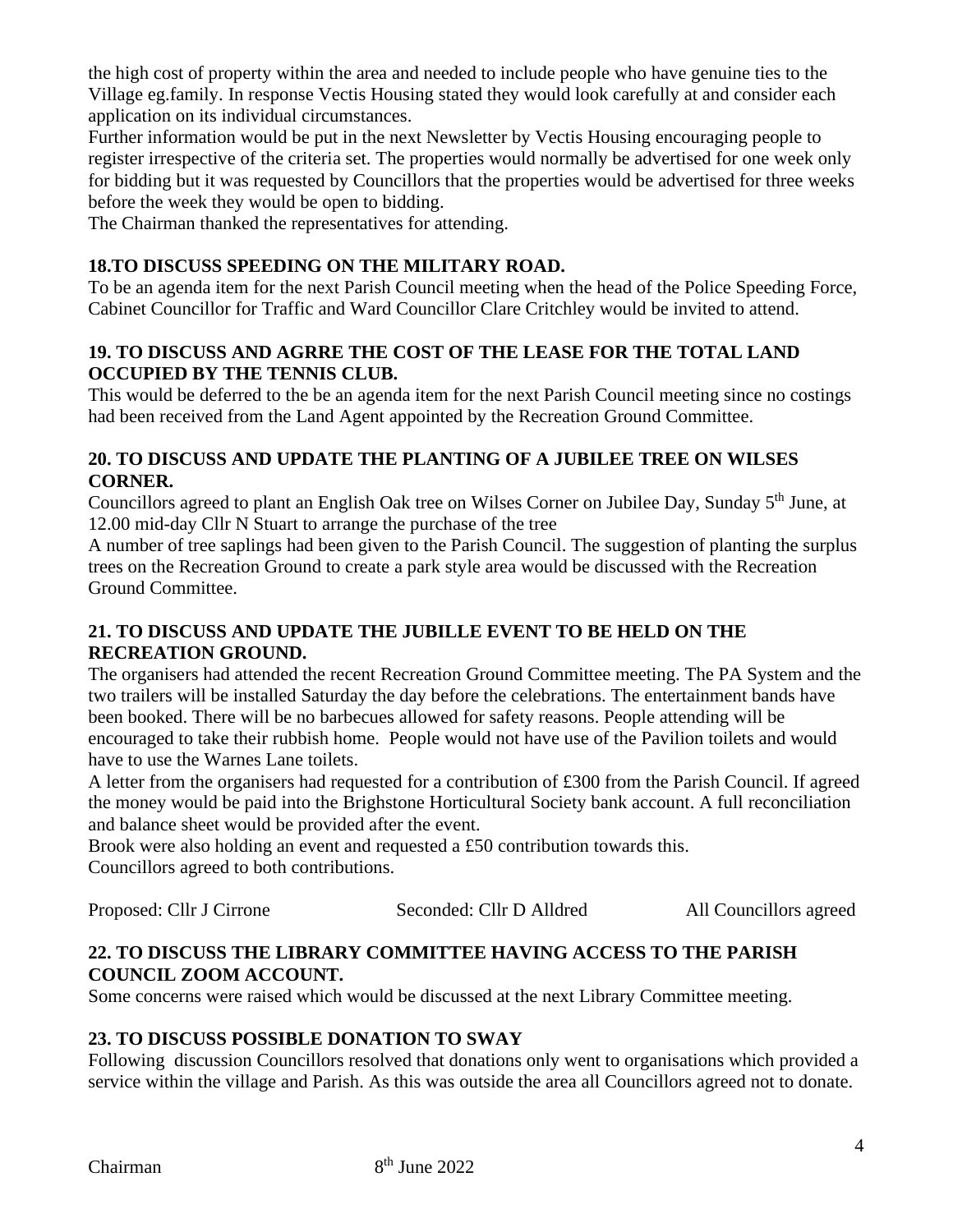# **24. TO RECEIVE I W COUNCILLOR'S REPORT.**

Cllr Hastings provided a written report which had been prior distributed. There were no other comments.

#### **25. RISK ASSESSMENT CHECKS FOR MAY.**

Issues with the Pavilion were gradually being resolved. The posts had been replaced on Brook Green and painted. The benches were due to be painted soon.

### **26. ACCOUNTS FOR PAYMENT:**

| Ch No.       | Τo                                | <b>Description</b>                 | <b>Net</b> | <b>VAT</b>             | <b>Gross</b> |        |
|--------------|-----------------------------------|------------------------------------|------------|------------------------|--------------|--------|
|              |                                   |                                    |            |                        |              | (Pd    |
| dd           | <b>SSE Southern Electric</b>      | <b>Electric Toilets</b>            | 38.56      | 1.92                   | 40.48        | April) |
| bp           | Mrs J Walker                      | Salary April 2022                  | 963.88     | 0.00                   | 963.88       |        |
| bp           | Mrs J Walker                      | Reimburse Additional Pavilion Keys | 23.75      | 0.75                   | 24.50        |        |
| bp           | Mimimag Co                        | Play Area Maintenance              | 114.00     | 0.00                   | 114.00       |        |
| bp           | Mimimag Co                        | <b>Brook Green Maintenance</b>     | 62.90      | 0.00                   | 62.90        |        |
| bp           | <b>Groundsell Contracting Ltd</b> | <b>Grasscutting April</b>          | 750.00     | 150.00                 | 900.00       |        |
| bp           | <b>Business Stream</b>            | <b>Water Pavilion</b>              | 27.35      | 0.00                   | 27.35        |        |
| bp           | <b>Barry Townsend</b>             | <b>Internal Audit Fee</b>          | 120.00     | 0.00                   | 120.00       |        |
| bp           | Concept Plumbing / Heating        | VAT (on Invoice 2223 pd April)     | 0.00       | 72.20                  | 72.20        |        |
| bp           | Wight Fire and Security           | Fire Risk Assessment Pavilion      | 250.00     | 50.00                  | 300.00       |        |
| dd           | <b>Biffa</b>                      | Waste Collection Play Area April   | 2.00       | 0.40                   | 2.40         |        |
| dd           | Pension payment                   | Mrs J Walker                       | 37.20      | 0.00                   | 37.20        |        |
| <b>TOTAL</b> |                                   |                                    | 2389.64    | 275.27                 | 2664.91      |        |
| Library      |                                   |                                    |            |                        |              |        |
| bp           | <b>Business Stream</b>            | <b>Water Library</b>               | 20.41      | 0.00                   | 20.41        |        |
| <b>TOTAL</b> |                                   |                                    | 2410.05    | 275.27                 | 2685.32      |        |
|              | Proposed: Cllr R Haviland         | Seconded: Cllr N Maclennan         |            | All Councillors agreed |              |        |

#### **27. TO RECEIVE FINANCIAL STATEMENT TO 30TH APRIL 2022.**

The Financial Statement had been prepared and circulated to the Parish Councillors prior to the meeting. There were no issues arising.

#### **28. TO RECEIVE REPORTS FROM REPRESENTATIVES ON OUTSIDE BODIES.**

- The Reading Room would be holding a Committee meeting this Friday 13<sup>th</sup> May.

- It was suggested Community Action are invited to a future meeting to talk about the various forms of support and organisations offered.

- There is a possibility AMEY may go on strike.

#### **29. CORRESPONDENCE:**

A letter had been received from West Wight Sports Centre asking for a possible donation. The Clerk would reply advising this would be considered when grants are discussed in September.

#### **30. OTHER MATTERS MEMBERS MAY WISH TO RAISE.**

-The Environment Officer would be contacted asking when the new dog signs would put up on the Recreation Ground.